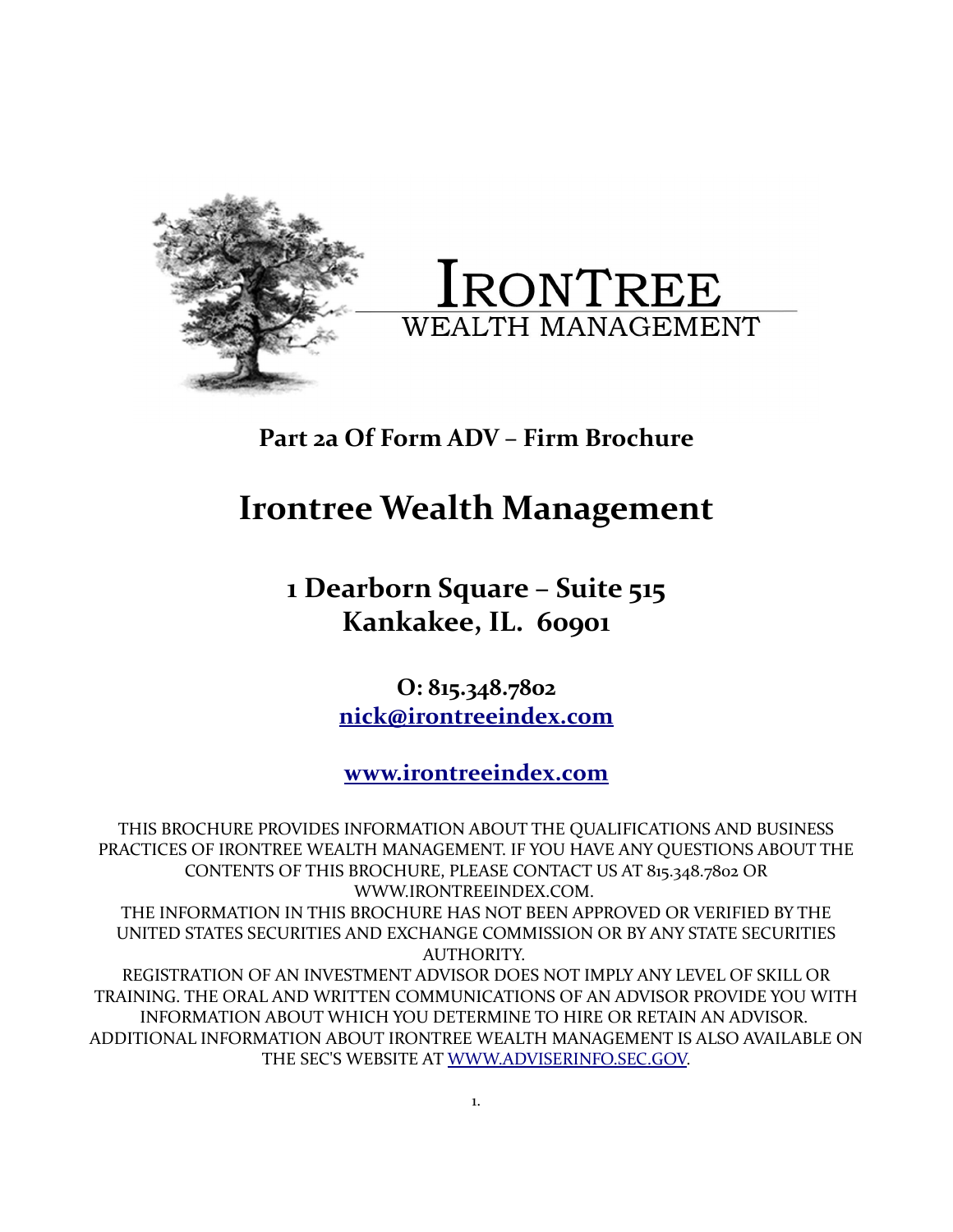#### **Item 2: Material Changes**

This Brochure dated 03/13/2018, is our fifth amendment to the original disclosure after formation of Irontree Wealth Management. After the initial filing of this Brochure, Item 2 will be used to provide you with a summary of any material changes that have been made to this Brochure since the last annual update. The previous version of this Brochure was dated 02/20/2017. We encourage all our prospective and existing clients to review the Brochure and discuss any questions that may arise.

Consistent with the new rules, we will ensure that you receive a summary of any material changes to this and subsequent Brochures within 120 days of the December 31 close of our firm's fiscal year. Furthermore, we will provide you with other interim disclosures about material changes as necessary.

Additional information about Irontree Wealth Management is also available via the SEC's web site [www.adviserinfo.sec.gov.](http://www.adviserinfo.sec.gov/) The SEC's web site also provides information about any persons affiliated with Irontree Wealth Management who are registered, or are required to be registered, as investment advisory representatives of Irontree Wealth Management.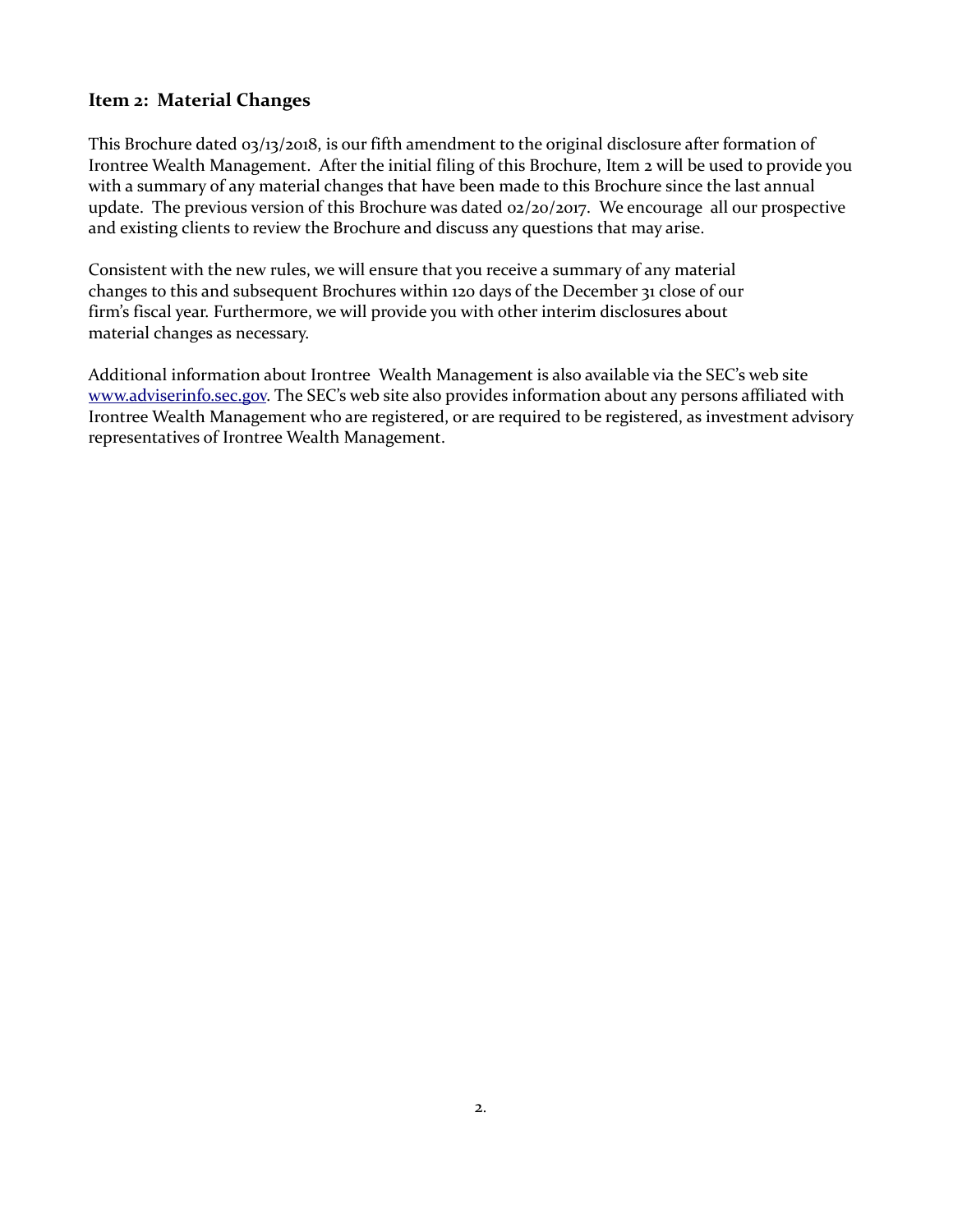# Item 3: Table of Contents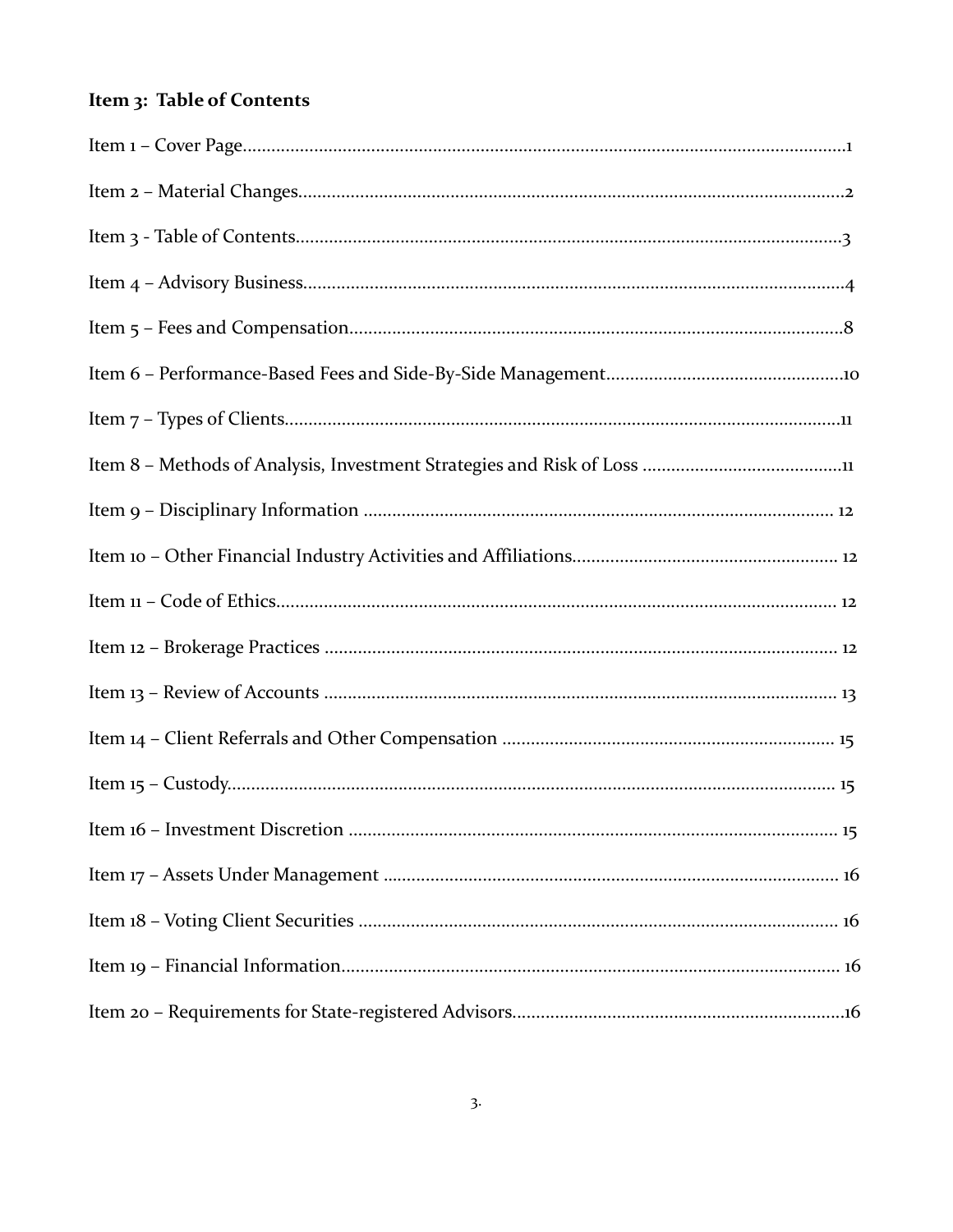# **Item 4: Advisory Business**

Irontree Wealth Management is a state-registered investment adviser with its principal place of business located in Illinois, founded in 2013.

Listed below are the firm's principal shareholders (i.e., those individuals and/or entities controlling 25% or more of this company).

- Nickolas J. Simoneau, Chief Executive Officer, Chief Compliance Officer

Irontree Wealth Management offers the following advisory services to our clients:

# **Portfolio Management Services**

Irontree provides investment advice to clients regarding the investment of their funds based on the individual client needs and in strict accordance to their risk tolerance and goals. Through collaborative personal discussions in which goals and objectives based on a client's particular circumstances are established, we develop the client's personal investment policy and create and manage a portfolio based on that policy. During this client collaboration process, we determine the client's individual objectives, time horizons, risk tolerance, and liquidity needs. As appropriate, we also review and discuss the client's prior investment history, as well as family composition and background.

We manage client advisory accounts on a discretionary basis. Account supervision is guided by the client's stated objectives (i.e., maximum capital appreciation, growth and/or income, etc.), as well as tax considerations. As required by the needs of each individual client, our Firm's investment advisory services include custom designed investment policies and restrictions, ongoing portfolio management, and periodic reviews.

Our investment recommendations are not limited to any specific product or service and will generally include advice regarding the following types of securities:

- Exchange-listed securities
- Securities traded over-the-counter
- Foreign issuers
- Warrants
- Corporate debt securities (other than commercial paper)
- Commercial paper
- Certificates of deposit
- Municipal securities
- Variable life insurance
- Variable annuities
- Mutual fund shares
- United States governmental securities

continued on the next page...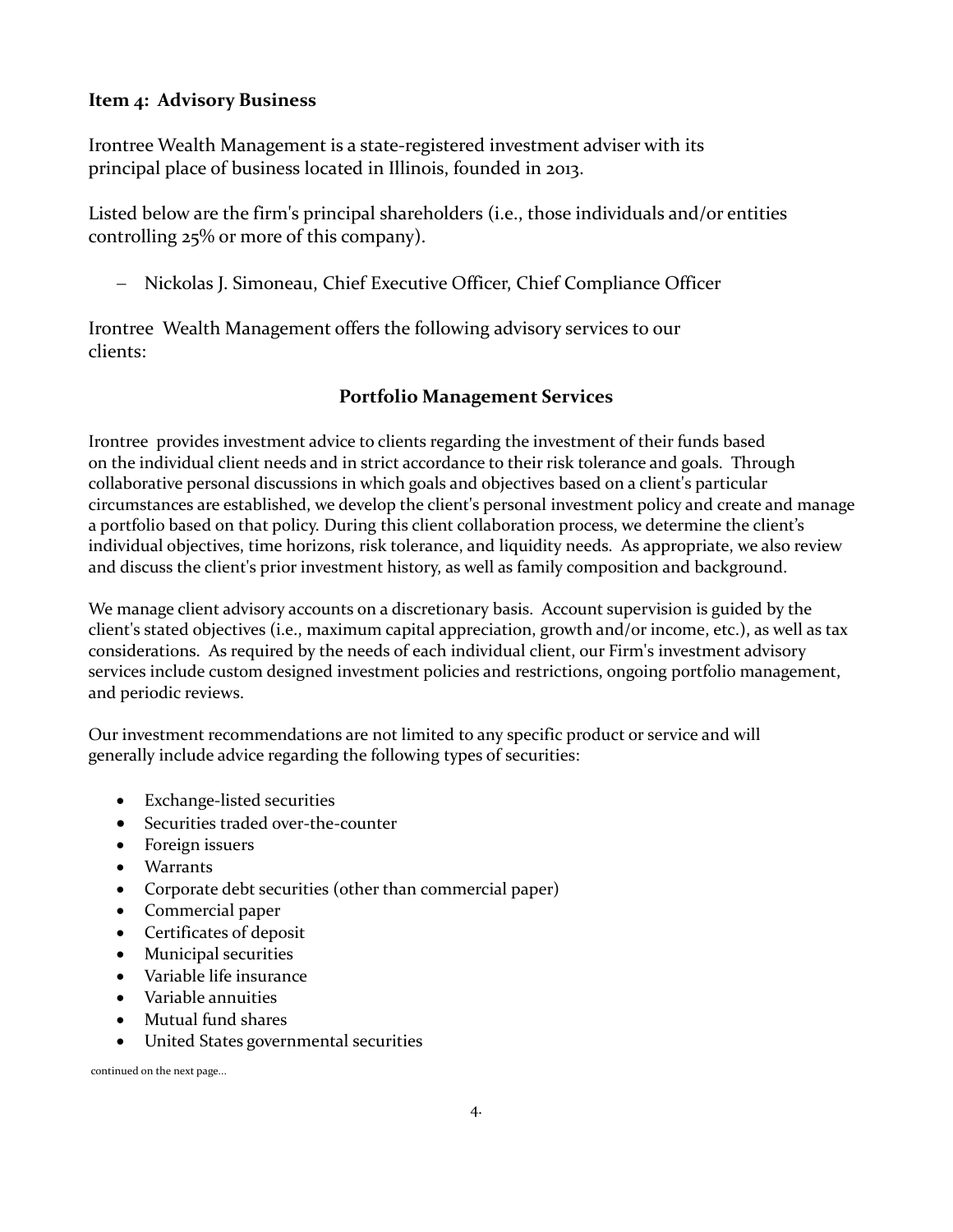continued...

- Options contracts on securities
- Futures contracts on tangibles
- Interests in partnerships investing in real estate
- Interests in partnerships investing in oil and gas interests
- Other

Some types of investments involve certain additional degrees of risk, they will only be recommended and implemented when consistent with the client's stated investment objectives, policies, restrictions, tolerance for risk, liquidity and suitability. Each client will utilize an Investment Policy Statement (IPS) that will dictate the type of securities held in their portfolio. It may also provide restrictions to the portfolio. This IPS is to be tailored to the specific needs of the client. For example, two clients from different backgrounds and income/asset levels will have different goals and different risk aversions. Our portfolios will be customized to their needs and according to the IPS.

#### **Wealth Planning Services**

At Irontree, we believe the best way to achieve positive results in a client's portfolio is to have a thorough financial plan. The Comprehensive Planning process can address any of a number of areas but may include personal family budgeting, debt analysis and debt repayment strategies, asset allocation, retirement goals, insurance reviews, death, inheritance planning and estate planning, business planning and cash flow analysis. Comprehensive financial planning will consist of all of the items listed above and is included within the annual portfolio management charges, we provide these services alongside traditional portfolio management services at no additional charge to the client. For clients who do not use our portfolio management services, we may provide financial planning services separately on a feefor-service basis. Clients may choose a comprehensive financial plan or select these services a la carte. A Comprehensive Financial plan may include some or all of the following services: personal family budgeting, debt analysis and debt repayment strategies, asset allocation, retirement goals, insurance reviews, death, inheritance planning and estate planning, business planning and cash flow analysis. A typical comprehensive plan may take between 8-15 hours to complete. For stand-alone comprehensive plans, we charge an hourly rate for service of \$125.00 per hour, which is negotiable depending on the circumstances of the client. For services selected a la-carte, the time needed to complete any of the services below ranges from 2-8 hours, depending on the circumstances of the client and is to be billed at the same rate listed above. Please review each offering...

- **Personal Family Budgeting –** This consists of reviewing all of a clients outstanding debts, income and living expenses and developing a strategy to allow them to live comfortably while achieving their financial goals. The time needed to complete this service ranges from 3-6 hours. For this service we charge \$125.00 per hour.
- **Debt Analysis and Debt Repayment Strategies –** This service consists of reviewing all of a clients outstanding obligations as well as performing an income analysis to determine the most efficient manner for repayment of their debts, saving the client money and time. This typically requires 2-8 hours of time to complete. For this service we charge \$125.00 per hour.
- **Asset Allocation** For clients who do not use our portfolio management services, we may occasionally provide asset allocation services for an hourly charge of \$125 per hour. This analysis is done to ensure their assets are positioned within their risk tolerance and in a manner that will provide the greatest chance of realizing their financial goals. This may take between 2-8 hours.

Continued on next page...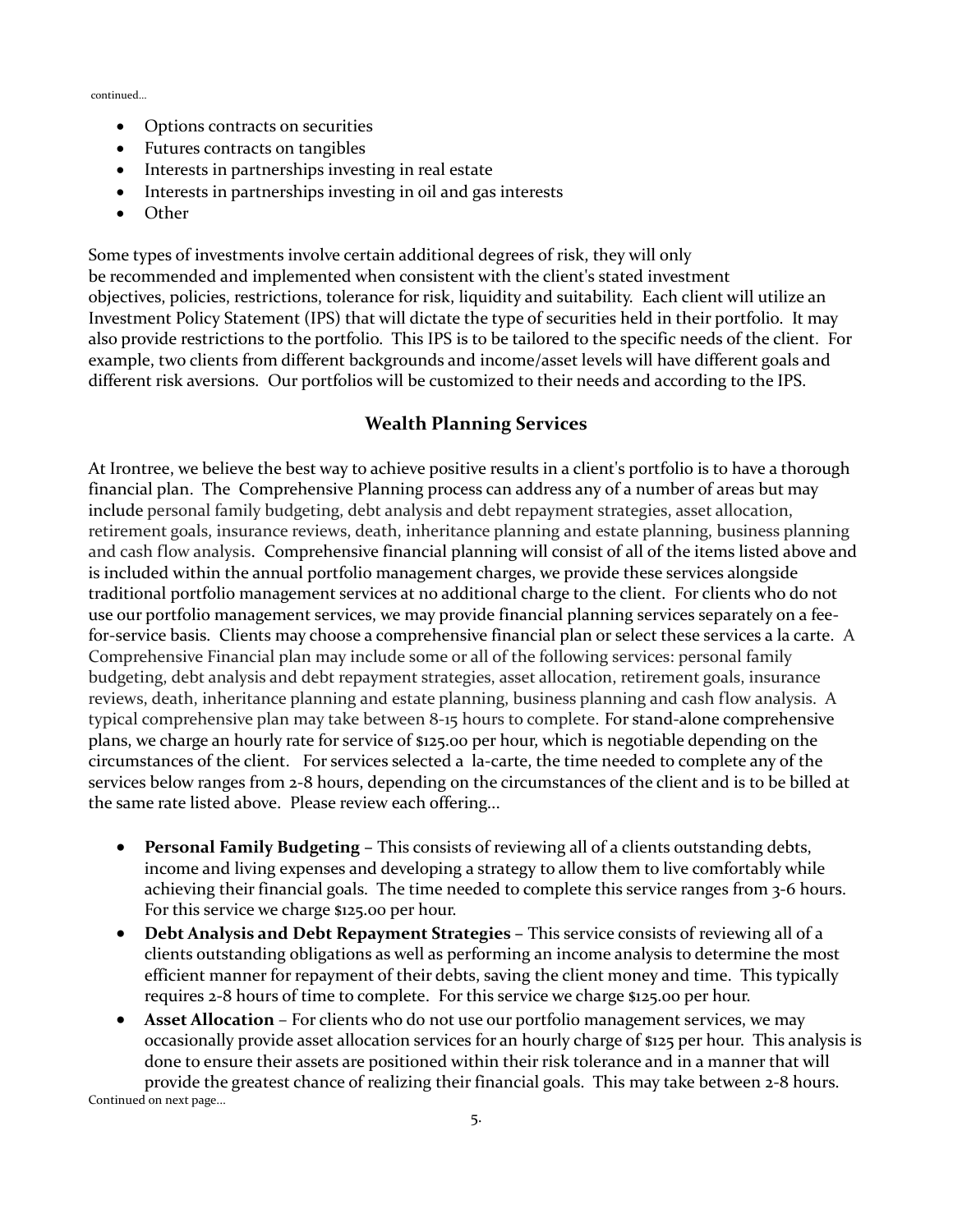continued...

- **Retirement Goal Analysis** We also provide a review or analysis of a clients retirement goals. This is done to ensure the client will be able to live comfortably in retirement. For this service we will review the clients current assets and liabilities as well as evaluate their expected assets upon retirement based off their current saving/spending habits. This service may take between 2-6 hours and is billed at \$125.00 per hour.
- **Insurance Reviews** This service entails reviewing the clients current liability and life insurance policies to ensure they are both paying fair rates as well as receiving the proper coverage. This is done to protect the client from undue loss but also ensures the client is paying competitive rates for coverage. This process typically takes 2-8 hours depending on the complexity of the policies and costs \$125.00 per hour.
- **Death, Inheritance Planning and Estate Planning -** For this service, we review the clients estate and make recommendations for the efficient transfer of their assets to their heirs or charities of their choice. This is done to minimize issues involved in the loss of a loved one. For this service, we charge \$125 per hour and the process may take between 2-8 hours.
- **Business Planning and Cash Flow Analysis** This service allows the client to better position their business toward their objectives. By reviewing a client's business plan as well as evaluating their cash flow and assets, we are able to recommend a course of action that will increase their likelihood of realizing their goals. This process may take between 2-8 hours depending on the circumstances and for a charge of \$125.00 per hour.

Payment for the fee-for-service items is expected upon completion of the service after review by the client.

As with any plan, execution is critical but discretionary to the client. Periodically, we will review the plan to account for any significant changes to the client's goals, objectives or financial standing.

#### **Pension Consulting Services**

We also provide pension consulting services to businesses, individuals, corporations, trusts, charitable organizations, endowments and estates. Typically, these plans are ERISA accounts such as 401(k) and profit sharing plans. Our firm provides overall plan and portfolio management to retirement and pension plan clients. Irontree recognizes that as a fiduciary under Section  $3(38)$  of ERISA, we are held to the highest standard of care for our client, which requires transparency, honesty, skill, prudence and diligence.

**ERISA Accounts:** Irontree is deemed to be a fiduciary to advisory clients that are employee benefit plans or individual retirement accounts (IRAs) pursuant to the Employee Retirement Income and Securities Act ("ERISA"), and regulations under the Internal Revenue Code of 1986 (the "Code"), respectively. As such, our firm is subject to specific duties and obligations under ERISA and the Internal Revenue Code that include among other things, restrictions concerning certain forms of compensation. To avoid engaging in prohibited transactions, we may only charge fees for investment advice about products for which our firm and/or our related persons do not receive

continued on the next page...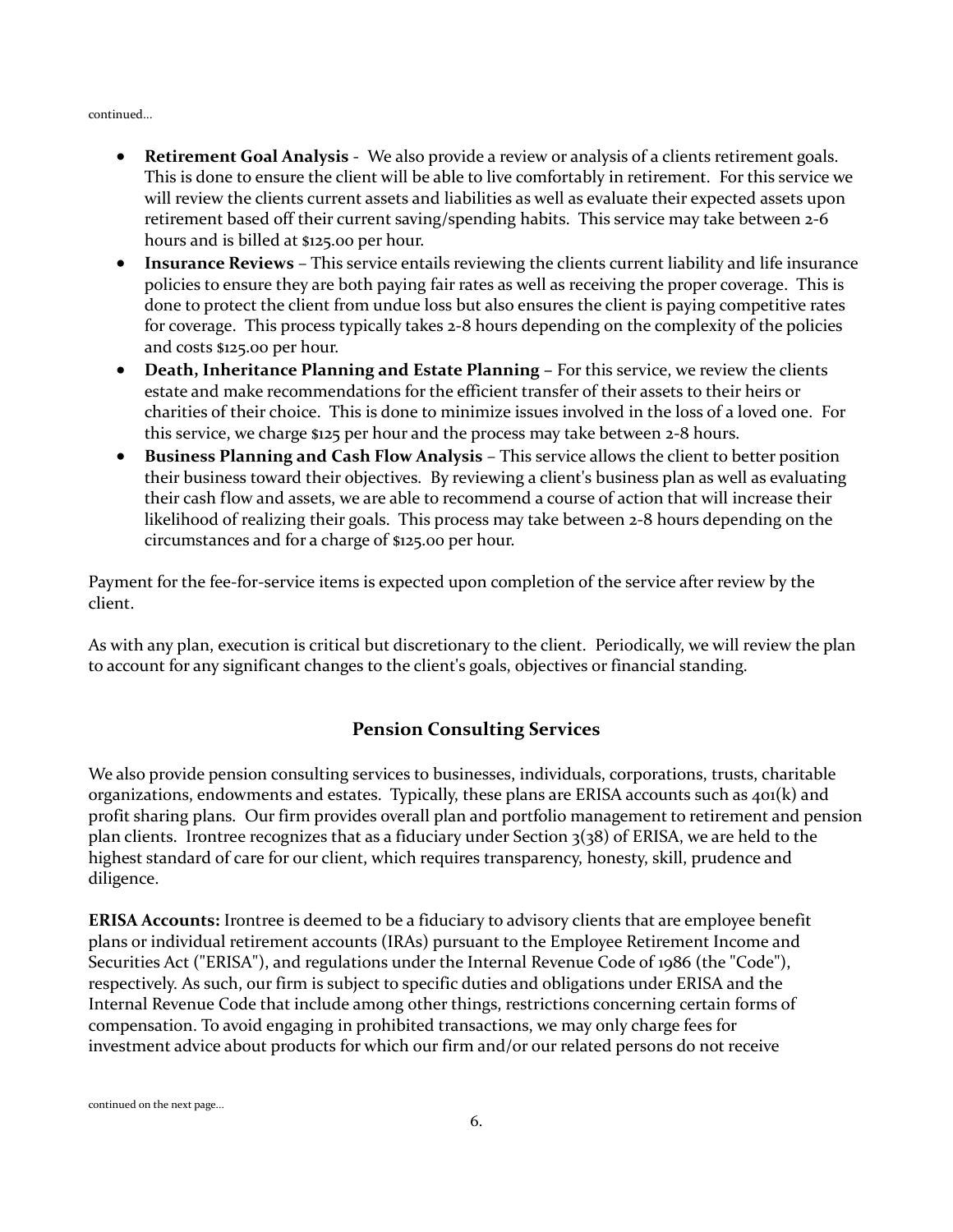continued...

any commissions or 12b-1 fees, or conversely, investment advice about products for which our firm and/or our related persons receive commissions or 12b-1 fees, however, only when such fees are used to offset Irontree's advisory fees.

**General Considerations:** Irontree does not participate or offer any type of "wrap fee" programs. At the time of this publication, we currently manage \$2,341,560,.85 of assets in across 17 discretionary accounts and \$0.00 of assets in non-discretionary accounts.

#### **AssetDedication consulting Arrangement with Irontree**

Irontree has established a consulting and back office agreement with AssetDedication LLC, (AssetDedication.com) an SEC registered Investment Advisory Firm. This service is non-exclusive and will not be utilized for all types of clients. AssetDedication provides back office administration on an a-la carte basis if but may also provide portfolio management for some clients we feel need management of individual fixed income securities. In those cases where Irontree recommends the portfolio management services of AssetDedication, the client is informed of both advisory groups role in servicing their accounts and the client is required to execute a service agreement with both Irontree and AssetDedication individually. Additionally, AssetDedication's fees would be negotiated and paid separately and distinctly from Irontree's. The client is free to decide if the services provided by AssetDedication as a co-advisor with Irontree are needed. Irontree and AssetDedication are independent firms and have no affiliation in any manner whatsoever. For more information on AssetDedication, please visit their website at [www.AssetDedication.com](http://www.assetdedication.com/) or at [WWW.ADVISERINFO.SEC.GOV](http://WWW.ADVISERINFO.SEC.GOV/)

#### **Index Fund Advisors, Inc. consulting Arrangement with Irontree**

Irontree has established a consulting and back office agreement with Index Fund Advisors, Inc. [\(ifa.com\)](http://www.ifa.com/) an SEC registered Investment Advisory Firm. This service is non-exclusive and will not be utilized for all types of clients. Index Fund Advisors, Inc. provides back office administration and portfolio management for some clients who descire low cost, globally diversified portfolios utilizing Dimensional mutual funds. In those cases where Irontree recommends the portfolio management services of Index Fund Advisors, Inc., the client is informed of both advisory groups role in servicing their accounts and the client is required to execute a service agreement with both Irontree and Index Fund Advisors, Inc. individually. Additionally, Index Fund Advisors and Irontree utilize a revenue sharing agreement for this service. Clients will have their accounts debited once per quarter in accordance with their service agreement, and this fee will be split between IFA.com and Irontree. In this arrangement, Irontree remains the client's point of contact for all service related issues that may arise. Additionally, Irontree continues to offer comprehensive planning services included within the service arrangement, as well as an online account portal for the client's use. The client is free to decide if the services provided by Index Fund Advisors, Inc. as a co-advisor with Irontree are needed. Irontree and Index Fund Advisors, Inc. are independent firms and have no affiliation in any manner whatsoever. For more information on Index Fund Advisors, Inc., please visit their website at [www.ifa.com](http://www.ifa.com/) or at [WWW.ADVISERINFO.SEC.GOV](http://WWW.ADVISERINFO.SEC.GOV/)

#### **Betterment servicing Arrangement with Irontree**

Irontree has established a consulting and back office agreement with Betterment Securities (MTG, LLC DBA Betterment Securities, To be known as "Betterment" or [betterment.com\)](http://www.betterment.com/) an SEC registered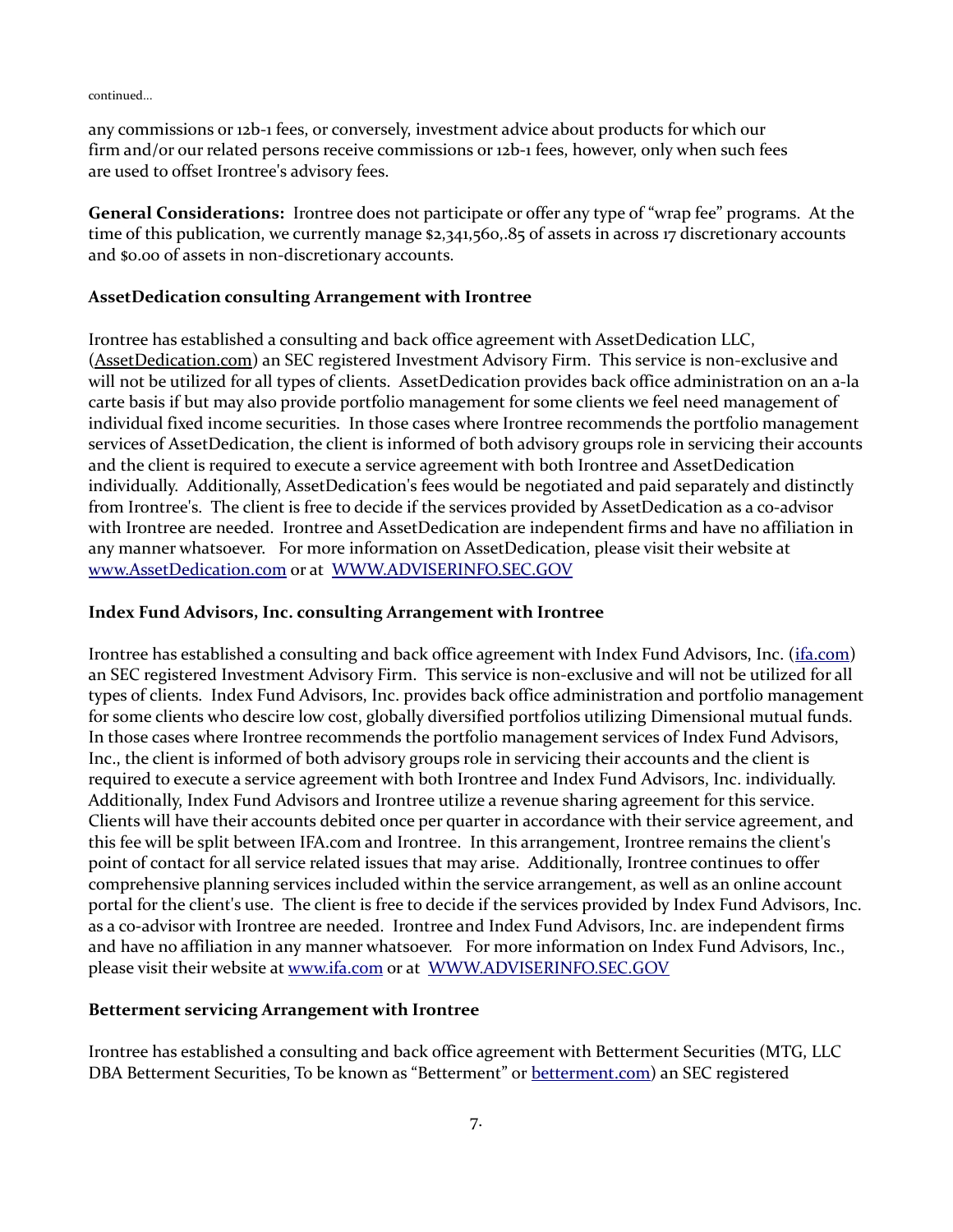Investment Advisory Firm. This service is non-exclusive and will not be utilized for all types of clients. Betterment provides back office administration on an a-la carte basis if but may also provide portfolio management for some clients utilizing, but not limited to, exchange traded funds (ETF's). In those cases where Irontree recommends the portfolio management services of Betterment, the client is informed of both advisory groups role in servicing their accounts and the client is required to execute a service agreement which includes both Irontree and Betterment. Additionally, Betterment will handle deducting advisory fees directly from client accounts, which will include Irontree's service fees. The total fees paid for this service could be than fees incurred if working directly with Betterment. Clients are encouraged to perform their own due diligence as it relates to the advisory charges. The client is free to decide if the services provided by Betterment as a co-advisor with Irontree are needed. Irontree and Betterment are independent firms and have no affiliation in any manner whatsoever. For more information on Betterment, please visit their website at [www.betterment.com](http://www.assetdedication.com/) or at [WWW.ADVISERINFO.SEC.GOV](http://WWW.ADVISERINFO.SEC.GOV/)

#### **Item 5: Fees and Compensation**

Irontree offers a great degree of flexibility to our clients in our pricing structure. While we are a fee-only firm offering our services in exchange for a percentage of assets under management, we do give great consideration to the background, experience, and values of our clientele. In many cases, our clients come from varying and disparate walks of life, each client or household has particular needs and service requirements that we believe can impact our service level and client experience greatly. We strive to work with clients that share our values. We are traders, offering objective values in exchange for objective values. Given the variety in the lives and needs of our clients, we thought it only fitting that our fee model provide some discretion in setting the annual percentage rate charged for services. We believe that by focusing on prospective clients that share our values and understand our investment philosophy, we can better ensure that all of our clients receive a superior level of service.

At Irontree, we are fee-only by choice. We only receive asset management compensation directly from our clients and in accordance to a written client agreement. This means that our clients will never have to worry about their advisor receiving indirect income from the sale of an investment product. Our fee schedule for asset management or portfolio management is listed below...

#### **Portfolio Management Fees**

The annualized fee for Investment Supervisory Services will be charged as a percentage of assets under management, according to the following schedule:

| <u> Assets Under Management</u> | <b>Annual Fee</b> |
|---------------------------------|-------------------|
| $$0 - 500,000$                  | .90%              |
| $$500,001 - 1,000,000$          | .75%              |
| $$1,000,001 - 2,000,000$        | $.60\%$           |
| $$2,000,001 - 4,000,000$        | .45%              |
| $$4,000,001 - 6,000,000$        | $.30\%$           |
| $$6,000,001 - 10,000,000$       | .25%              |
| \$10,000,001 or more            | $.20\%$           |
|                                 |                   |

As of the date of this publication, we are happy to announce a change to our minimum asset size for an advisory relationship with Irontree, our new minimum asset size is now zero. This expansion of our service offering is a significant improvement for potential clients who might have been unable to qualify under our previous asset threshold. It will allow individuals to begin saving toward their goals at the time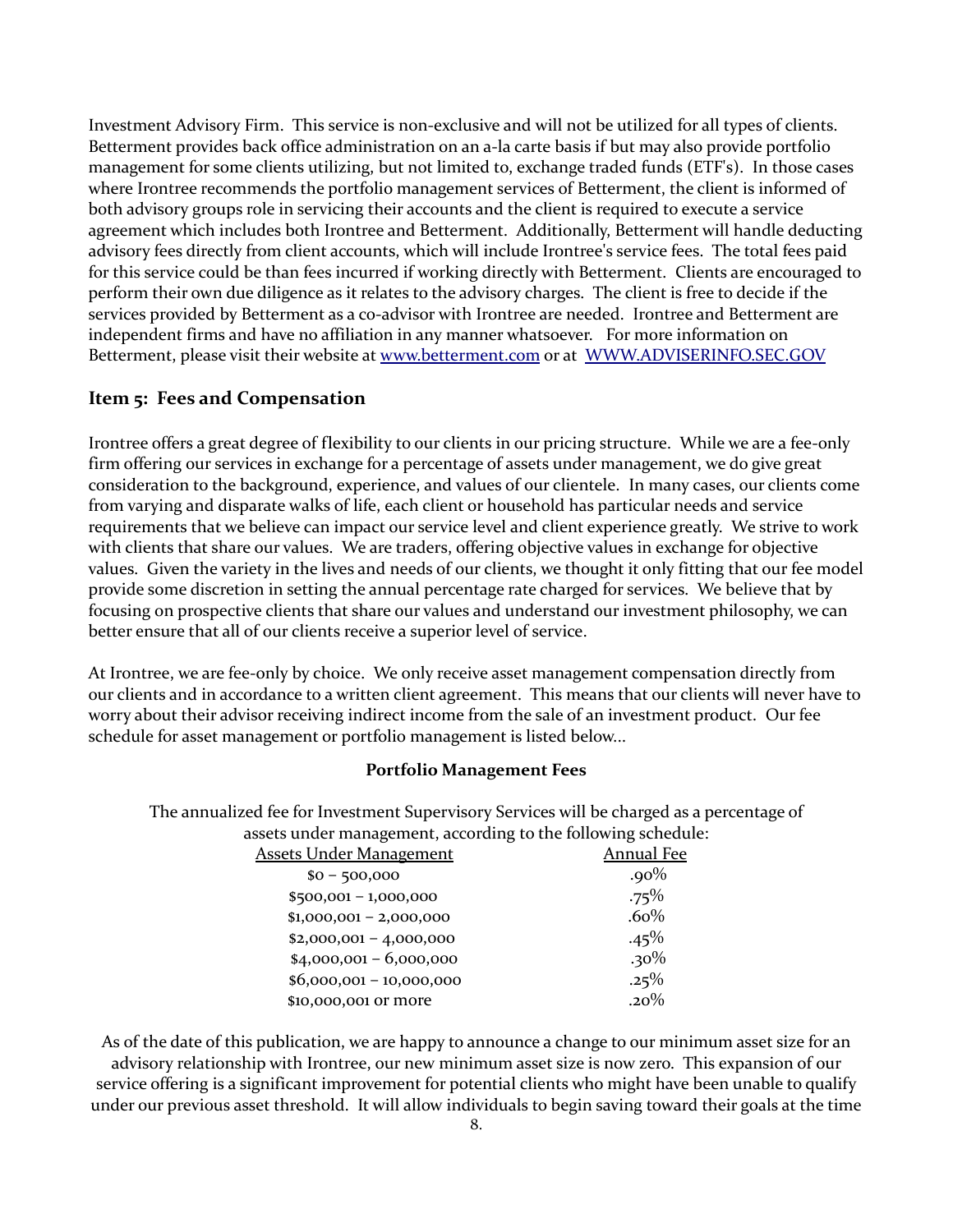we enter into an agreement. This change is a result of superior technology to efficiently administer and manage our accounts. The minimum charge for service with Irontree is \$50.00 per quarter. This minimum charge may represent an annual percentage charge that is higher than what is listed above. We encourage all clients to perform their own due diligence when determining the proper service level and fee structure for their needs.

 One guiding tenet of our work at Irontree is that individuals, pursuing their own self-interests in a productive manner, can bring about the greatest positive changes and innovations to a society. Our firm is dedicated to individualism. We may make exceptions to our fee structure or account size to individuals, families, and businesses that we believe share our outlook. We will also combine or "household" certain related client accounts for the purposes of achieving the minimum account size and determining the annualized fee. Essentially, this results in a blended or tiered account fee applied to the aggregate value of all accounts under advisory.

# **Irontree does not participate or offer any type of "wrap fee" programs. We may at our discretion lower our fees for a particular client due to pressures from a competitor.**

#### **Pension Consulting Fees**

We also provide several advisory services separately or in combination. While the primary clients for these services will be pension, profit sharing and  $40($ k) plans, we offer these services, where appropriate, to individuals and trusts, estates and charitable organizations The annualized costs for Pension Consulting utilize the same tiered rate structure as above, with the exception of a minimum annual charge of \$750.00. The \$750.00 minimum is not an hourly fee but is the minimum charge a client can expect for advisory services for management of ERISA retirement accounts such as 401(k)'s. This minimum fee may be a deterrent for smaller or new accounts, however Irontree will consider exceptions under certain circumstances. These charges, as with the individual rates above may be adjusted for special circumstances and at the discretion of the firm. Pension and retirement account services are not available on a fee-for-service or hourly charge basis.

#### **Financial Planning Fees**

The Financial Planning process can vary greatly from one client to another. For this reason, any financial planning or consulting engagements are negotiable between the Firm and client. Typically, a discovery meeting between the Firm and client will be had to discuss the scope and depth of the client's financial affairs. Upon review of this information, the client will receive an estimate of the total cost to complete the plan as well as a detailed report of the areas to be covered in the plan. All fees will be agreed upon before the client incurs any expense. Payment is expected upon presentation of the plan. The hourly charge for these services is \$125.00 per hour with the average time frame for completion ranging from 8-15 hours for a comprehensive plan, depending on the circumstances of the client. Charges for a la carte services are to be billed at the same hourly rate of \$125.00/hr. For a description of these services as well as the approximate time frame for completion, please see Item 4 – Financial Planning Services heading.

#### **Irontree CD Management Services**

For some of our clients who find the security and liquidity of Certificates of Deposit (CD) investments desirable, we may provide ongoing or one-time advice, portfolio design, implementation and management of CD investments. This service may be provided alongside our core service of portfolio management utilizing portfolios of mutual funds, ETF's and/or individual securities. Or, this service may be utilized as a stand-alone service, separate and distinct from our portfolio construction and on going management services. In either case, the charges for our CD management services are billed separately from our core portfolio management service. Irontree will present to clients a recommended portfolio of CD's taking into account the client's liquidity, time-frame, and risk appetite for the construction of their CD investments. Clients will be given the option to "place" their money with the banks directly, or hire Irontree to open accounts with the respective banks in their name. The potential charges for Irontree's CD Management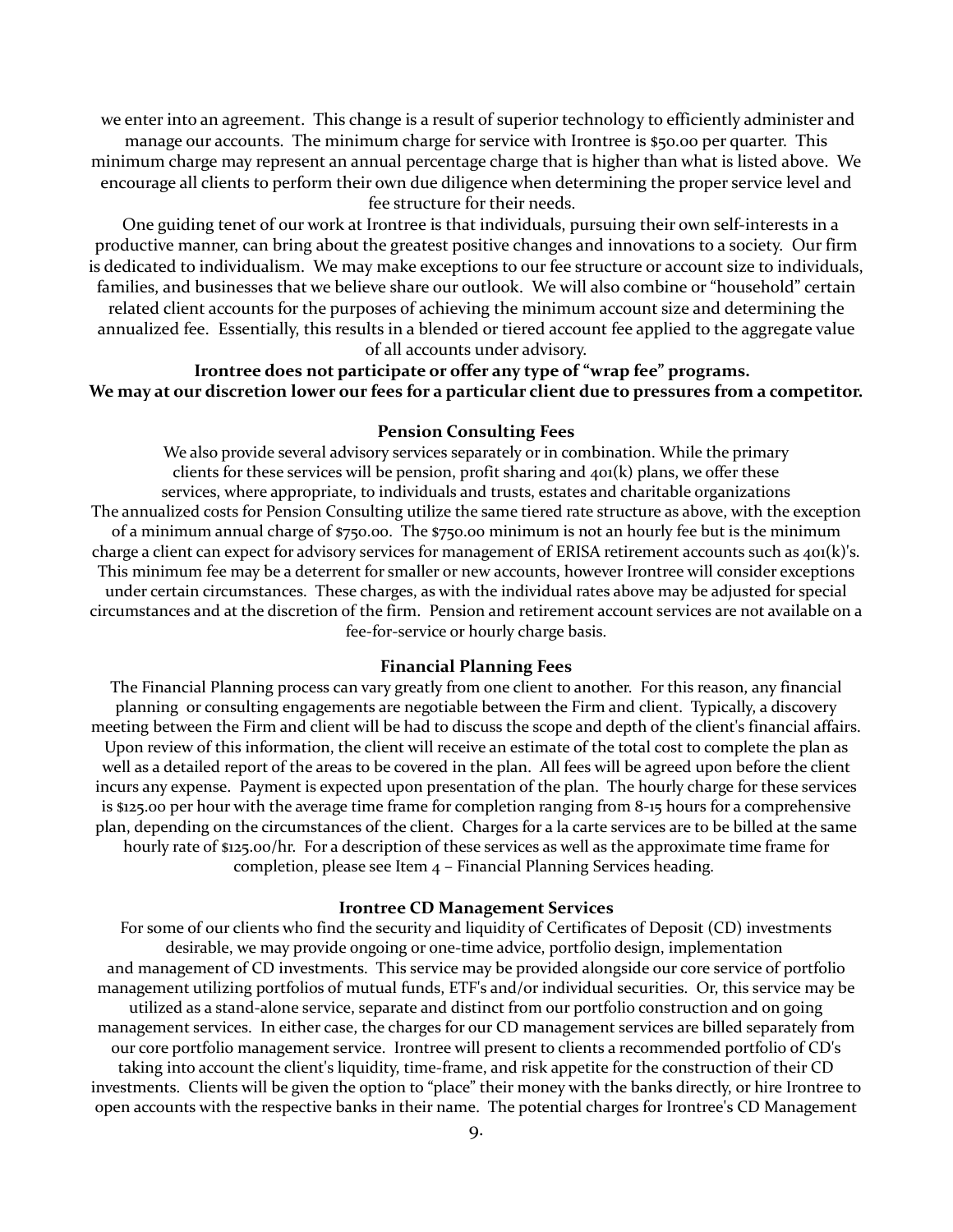services depend greatly upon whether or not we are assisting with opening CD accounts for the clients directly or simply providing recommendations for the clients to implement. The range of charges amount to 10 basis points (.10%) for recommendations only to 25 basis points (.25%) for recommendations and implementation of a portfolio of CD's as well as ongoing assistance and advice. Clients may be billed one time at the initiation of

service or may choose to make quarterly payments in arrears. While there is no Federal or State licensing requirement for "brokered" CD's, this service is offered in a fiduciary manner by Irontree and in compliance of all rules governing Investment Advisors in the State of Illinois.

#### **General Considerations:**

All Fees are subject to negotiation. **At any time, Irontree may reduce a current client's fees to accommodate competitive pressure from other firms.** The specific manner in which fees are charged by Irontree Wealth Management is established in a client's written agreement with the Firm. Clients who have chosen to work with Irontree are generally billed on a quarterly basis. Clients are to be billed directly on a quarterly basis in arrears via a direct debit from their accounts according to their written agreement. These withdrawals are to be made by the custodian and reported on the client's account statements on a quarterly or monthly basis. For clients who are utilizing a co-advisory service arrangement with AssetDedication, Fund Advisors, Inc., or Betterment, they may be billed quarterly in advance for services. The billing arrangements for both AssetDedication, Index Funds Advisors, Inc. and Betterment will be discussed on a case-by-case basis with those who are considering a co-advisory service arrangement. Clients will be given a copy of the respective firm's Form ADV Part 2A which details the billing arrangements. Asset management fees are prorated for each capital contribution and withdrawal is made during the applicable calendar quarter. Accounts initiated or terminated during a calendar quarter will be charged a prorated fee. Upon termination of any account, any prepaid, unearned fees will be promptly refunded, and any earned, unpaid fees will be due and payable. Irontree management fees are separate from transaction fees, and other related costs and expenses which are incurred by the client. **Apart from annual portfolio management charges and hourly charges for comprehensive or a la carte financial planning services, clients will receive no other charges from Irontree Wealth Management.** Clients may incur certain charges imposed by custodians, third party investment and other third parties such as fees charged by managers, custodial fees, deferred sales charges, odd-lot differentials, transfer taxes, wire transfer and electronic fund fees, and other fees and taxes. Mutual funds and exchange traded funds also charge internal management fees, which are disclosed in a fund's prospectus. Such charges, fees and commissions are exclusive of and in addition to Irontree's fee, and we do not receive any portion of these commissions, fees, and costs.Additionally, no advisor of Irontree receives any compensation from the sale of securities or other investment products including asset-based sales charges or service fees from the sale of mutual funds. Should any situation arise where an investment product pays a fee to any Irontree advisor at consecration of a sale, this fee will be credited towards the clients portfolio management charges for the quarter in which the sale occurred. This compensation policy is enforced with all current advisors and will be applied to any new advisors to the firm in the future.

In Illinois, unless a client has received the firm's disclosure brochure at least 48 hours prior to signing the investment advisory contract, the investment advisory contract may be terminated by the client within five (5) business days of signing the contract without incurring any advisory fees. **Under no circumstances do we, Irontree Wealth Management, require, solicit or accept fees in excess of \$500.00 per client more than six (6) months in advance of services rendered.**

#### **Item 6: Performance-Based fees and Side-By-Side fees**

Irontree Wealth Management does not charge any performance-based fees (fees based on a share of capital gains on or capital appreciation of the assets of a client).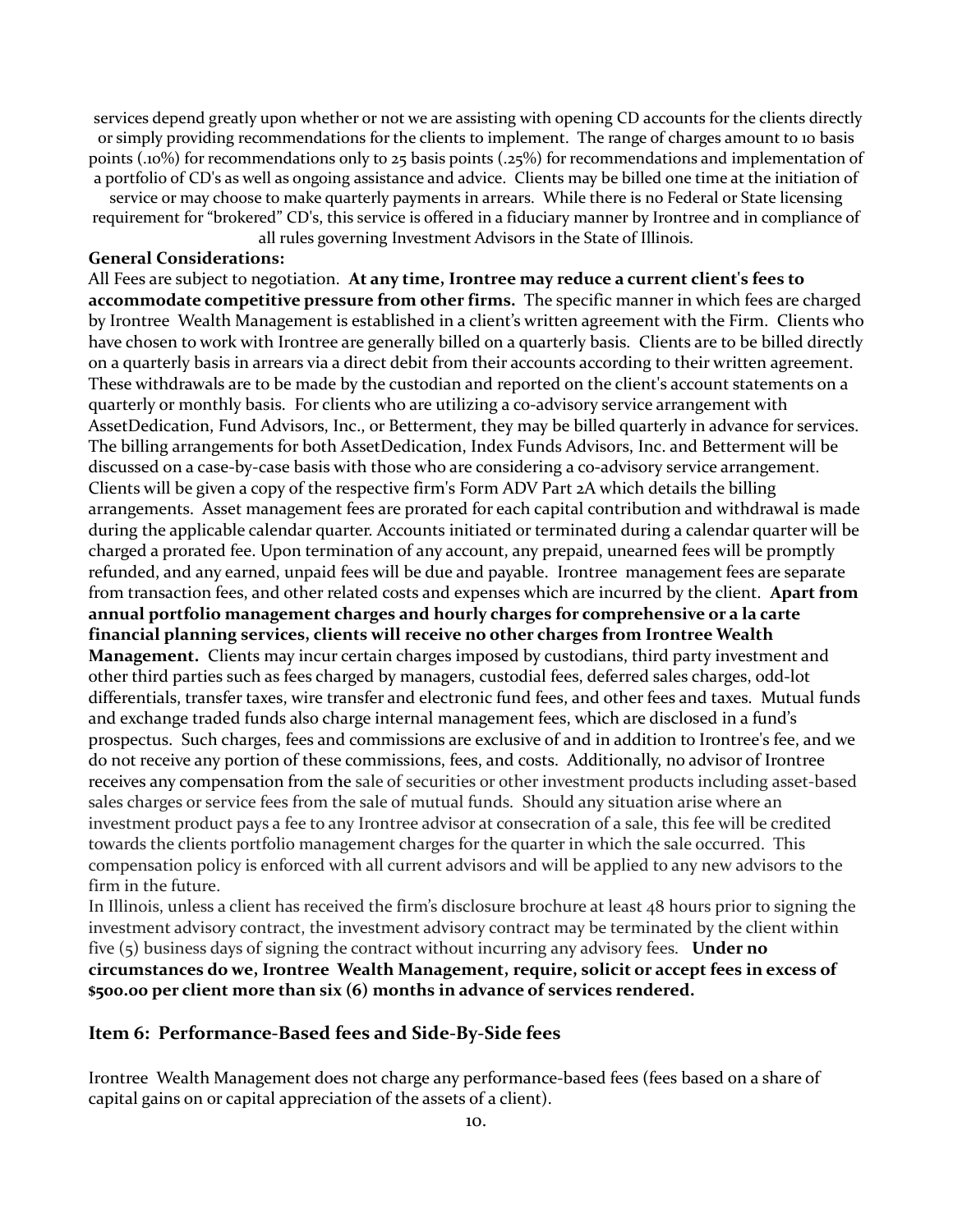#### **Item 7: Types of Clients**

Irontree provides integrated financial planning services and portfolio management services to individuals, corporate pension and profit-sharing plans, charitable institutions, private investment funds, endowments, trust programs, corporations and other business entities.

#### **Item 8: Methods of Analysis, Investment Strategies and Risk of Loss**

At Irontree , we follow a school of investment philosophy called passive asset class investing. Asset class investing has it's roots founded in Modern Portfolio Theory, the theory that overall markets are efficient at pricing securities and that uncorrelated asset classes held in a portfolio can simultaneously reduce volatility as well as increase returns.

A number of decades ago, Harry Markowitz developed Modern Portfolio Theory (MPT) while attending the Booth School of Business at the University of Chicago. He went on to win a Noble prize in economics. Years later, two individuals named Eugene Fama and Kenneth French also made some ground breaking discoveries while attending the same school in Chicago. Fama and French developed what has become known as the Three Factor Model. This model explains close to 95% of all investment returns. It breaks down the "dimensions" of returns using market risk, size, and book-to-market (value vs. growth stocks) to explain the majority of a securities' returns over time. Fama/French's research provided the framework for what later would become asset class investing.

While there are decades worth of empirical research on security investment returns which exhibit market returns are available and achievable, there are also years of research on the types of investing that the majority of investment firms and investors choose to use which is "active investment management" within the securities markets. It is well known in life as in investments that past experience is not a predictor of future results, and yet fund managers and individuals continue to invest based on short-term trends in the marketplace. At Irontree, we do not invest in the short-term nor do we utilize any trading techniques or market timing strategies. Our portfolios are constructed in a manner that corresponds first to a clients level of risk aversion. We seek to diversify our portfolios across a variety of disparate and uncorrelated asset classes in the most efficient manner possible.

In addition to years of evidence as to the positive investment attributes of asset class or index investing, we believe our method of portfolio construction is superior from an investor's psychological point of view as well. Passive investing relieves the client of the pressures of market timing and constant trading. Clients are free to focus their efforts toward being sure of their financial goals. We are simply here to increase the likely hood that they achieve those goals and do so in the most productive and efficient manner as possible.

Being an independent firm, we are free from the conflicts that are known to exist at many larger investment firms today. We have no proprietary products to offer or sales quotas to meet. We are bound by a fiduciary oath to inform our customers of all material facts and information when making an investment decision. We our guided by the constant pursuit of moral values within our profession, we do not pursue the unearned. We chose independence because it provides the fewest obstacles or barriers between the advisor/client relationship. We seek to offer only *objective* values to our clients, exchanged under mutually agreeable terms. Our firm and practices are not only unique within the investment industry, but unique to much of the business world today.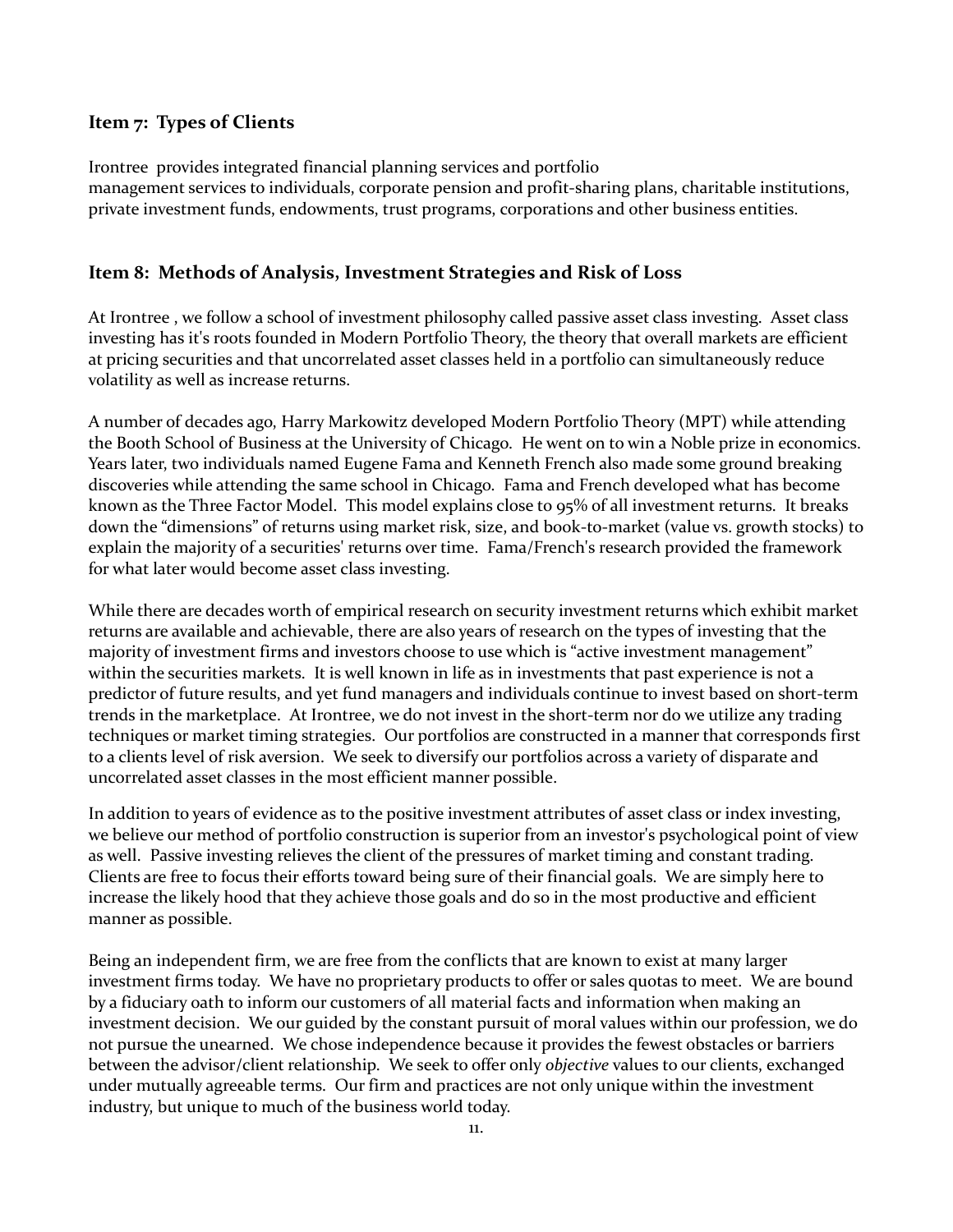**Risk of Loss.** All investments involve the risk of loss, including (among other things) loss of principal, a reduction in earnings (including interest, dividends and other distributions), and the loss of future earnings. These risks include market risk, interest rate risk, issuer risk, and general economic risk. Securities investments are not guaranteed and you may lose money on your investments. Annual discussions about your investment policy will help us understand your tolerance for risk.

# **Item 9: Disciplinary Information**

We are required to disclose any legal or disciplinary events that are material to a client's or prospective client's evaluation of our advisory business or the integrity of our management. Our firm and our management personnel have no reportable disciplinary events to disclose.

# **Item 10: Other Financial Industry Activities and Affiliations**

Nickolas J. Simoneau currently retains an Illinois insurance producers license with multiple lines of service. This license is held with a local, independent insurance agency. Insurance reviews are performed as a complement to Irontree's advisory services to ensure individuals, families and businesses have proper liability coverage and are not subject to undue risk of loss. Typical types of insurance include property/casualty insurance, business liability insurance as well as a variety of life insurance products. Commissions from insurance transactions are the usual and customary form of compensation. This arrangement is fully disclosed to clients.

# **Item 11: Code of Ethics**

Here at Irontree, we are guided in our work as we are in our lives by a constant pursuit of moral values. In accordance with our philosophy, there can be no value derived from that which is unearned. In practice, this means that in order to live in a productive, moral fashion we must *earn* what we receive. Everything performed by our office is oriented toward preserving and achieving this precept.

Irontree Wealth Management has adopted a Code of Ethics for all supervised persons in our firm and it describes our high standard of business conduct and fiduciary duty our clients. The Code of Ethics includes provisions about confidentiality of client information, no insider trading, no rumor mongering, no acceptance of significant gifts and the reporting of certain gifts and business entertainment items and personal securities trading procedures, among other things. All supervised persons at Irontree Wealth Management acknowledge the terms of the Code of Ethics annually, or as amended. The Code of Ethics is designed to assure that the personal securities transactions, activities and interests of the employees of the Firm will not interfere with (i) making decisions in the best interest of advisory clients and (ii) implementing such decisions while, at the same time, allowing employees to invest for their own accounts. Clients or prospective clients may request a copy of the firm's Code of Ethics by contacting us at their convenience.

# **Item 12: Brokerage Practices**

As an independent registered investment advisory firm, Irontree Wealth Management is not affiliated with or controlled by any broker dealer and accordingly does not receive research or other products or services from a broker-dealer or a third party in connection with client securities transactions ("soft dollar benefits").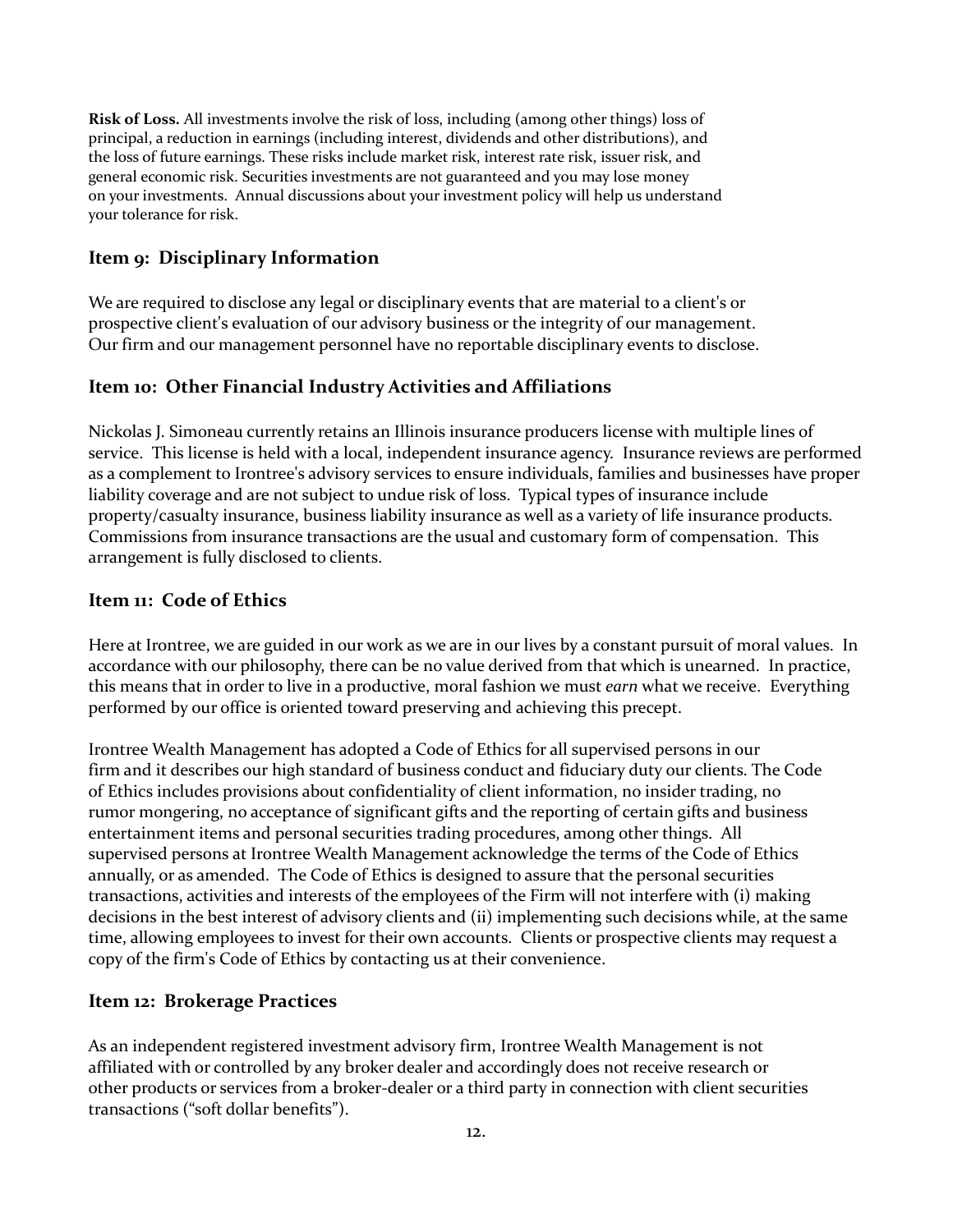Retail clients will generally select to execute securities transactions through one of several different custodians. They are, in no particular order, could choose Interactive Brokers, or through our partnerships with other advisory firms, Betterment, Charles Schwab, TD Ameritrade or Fidelity. We believe that these custodians provide execution services at competitive prices. Price is not the sole factor we consider in evaluating best execution. We also consider the quality of the brokerage services provided, the firm's reputation, execution capabilities, commission rates, and responsiveness to our clients and our firm. In exchange for the level of quality each of these companies provides, you may pay higher or lower commissions and/or trading costs than those that may be available elsewhere. We do not open the account for you with a custodian, but we may assist in doing so.

# **For Clients who choose to use Betterment, please note the disclosures below:**

#### YOUR BROKERAGE AND CUSTODY COSTS

For our clients' accounts that Betterment Securities maintains, Betterment Securities does not charge you separately for custody/brokerage services, but is compensated as part of the Betterment for Advisors (defined below) platform fee, which is charged for a suite of platform services, including custody, brokerage, and sub-advisory services provided by Betterment and access to the Betterment for Advisors platform. The platform fee is an asset-based fee charged as a percentage of assets in your Betterment account. Clients utilizing the Betterment for Advisors platform may pay a higher aggregate fee than if the investment management, brokerage and other platform services are purchased separately. Nonetheless, for those Clients participating in the Betterment for Advisors platform, we have determined that having Betterment Securities execute trades is consistent with our duty to seek "best execution" of your trades. Best execution means the most favorable terms for a transaction based on all relevant factors, including those listed above (see "How we select brokers/custodians").

#### SERVICES AVAILABLE TO US VIA BETTERMENT FOR ADVISORS

Betterment Securities serves as broker-dealer to Betterment for Advisors, an investment and advice platform serving independent investment advisory firms like us ("Betterment for Advisors"). Betterment for Advisors also makes available various support services which may not be available to Betterment's retail customers. Some of those services help us manage or administer our clients' accounts, while others help us manage and grow our business. Betterment for Advisors' support services are generally available on an unsolicited basis (we don't have to request them) and at no charge to us. Following is a more detailed description of Betterment for Advisors' support services:

- 1. SERVICES THAT BENEFIT YOU. Betterment for Advisors includes access to a globally diversified, low-cost portfolio of ETFs, execution of securities transactions, and custody of client assets through Betterment Securities. In addition, a series of model portfolios created by third-party providers are also available on the platform. Betterment Securities' services described in this paragraph generally benefit you and your account.
- 2. SERVICES THAT MAY NOT DIRECTLY BENEFIT YOU. Betterment for Advisors also makes available to us other products and services that benefit us, but may not directly benefit you or your account. These products and services assist us in managing and administering our clients' accounts, such as software and technology that may: – Assist with back-office functions, recordkeeping, and client reporting of our clients' accounts. – Provide access to client account data (such as duplicate trade confirmations and account statements). – Provide pricing and other market data. This language is merely provided as an example, and should not be construed as (and does not constitute) legal advice. The Advisor's own qualified legal counsel and compliance personnel should review and customize any disclosure language to determine if it is appropriate.
- 3. SERVICES THAT GENERALLY BENEFIT ONLY US. By using Betterment for Advisors, we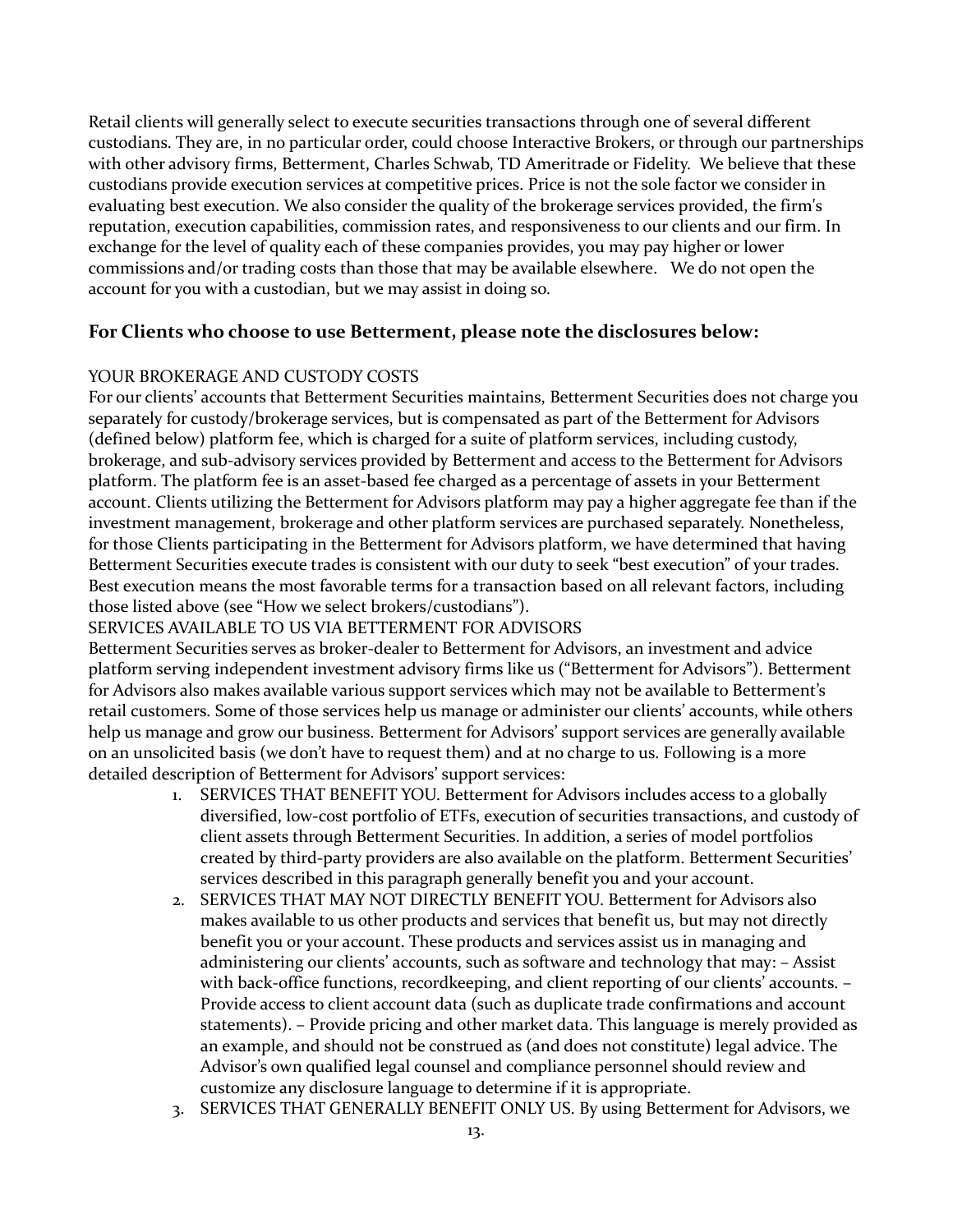4. may be offered other services intended to help us manage and further develop our business enterprise. These services include: – Consulting (including through webinars) on technology and business needs. – Access to publications and conferences on practice management and business succession.

#### OUR INTEREST IN BETTERMENT SECURITIES' SERVICES

The availability of these services from Betterment for Advisors benefits us because we do not have to produce or purchase them. In addition, we do not have to pay for Betterment Securities' services. [These services may be contingent upon us committing a certain amount of business to Betterment Securities in assets in custody.] We may have an incentive to recommend that you maintain your account with Betterment Securities, based on our interest in receiving Betterment for Advisors and Betterment Securities' services that benefit our business rather than based on your interest in receiving the best value in custody services and the most favorable execution of your transactions. This is a potential conflict of interest. We believe, however, that our selection of Betterment Securities as custodian and broker is in the best interests of our clients. Our selection is primarily supported by the scope, quality, and price of Betterment Securities' services (see "How we select brokers/custodians") and not Betterment for Advisors and Betterment Securities' services that benefit only us or that may not directly benefit you.

#### BETTERMENT FOR ADVISORS' TRADING POLICY

When using the Betterment for Advisors platform, we and you are subject to the trading policies and procedures established by Betterment. These policies and procedures limit our ability to control, among other things, the timing of the execution of certain trades (including in response to withdrawals, deposits, or asset allocation changes) within your account. You should not expect that trading on Betterment is instant, and, accordingly, you should be aware that Betterment does not permit you or us to control the specific time during a day that securities are bought or sold in your account (i.e., to "time the market"). Betterment describes its trading policies in Betterment LLC's Form ADV Part 2A. As detailed in that document, Betterment generally trades on the same business day as it receives instructions from you or us. However, transactions will be subject to processing delays in certain circumstances. In particular, orders initiated on non-business days and after markets close generally will not transact until the next business day. Betterment also maintains a general approach of not placing securities orders during approximately the first thirty minutes after the opening of any market session. Betterment also generally stops placing orders arising from allocation changes in existing portfolios approximately thirty minutes before the close of any market session. Betterment continues placing orders associated with deposit and withdrawal requests until market close. Betterment maintains a general approach of not placing orders around the time of scheduled Federal Reserve interest rate announcements. Furthermore, Betterment may delay or manage trading in response to market instability. For further information, please consult Betterment LLC's Form ADV Part 2A. This language is merely provided as an example, and should not be construed as (and does not constitute) legal advice.

#### **Item 13: Reviews of Accounts**

While the underlying securities within individual client accounts are continually monitored, these accounts are reviewed at least quarterly. Accounts are reviewed in the context of each client's stated investment objectives and guidelines. More frequent reviews may be triggered by material changes in variables such as the client's individual circumstances, or the market, political or economic environment.

We may also review a clients account at their request or whenever we are notified in a change in their financial status or long-term goals. The reviews of all client accounts are performed by Nickolas James Simoneau. Clients will receive quarterly or possibly monthly statements from their custodian.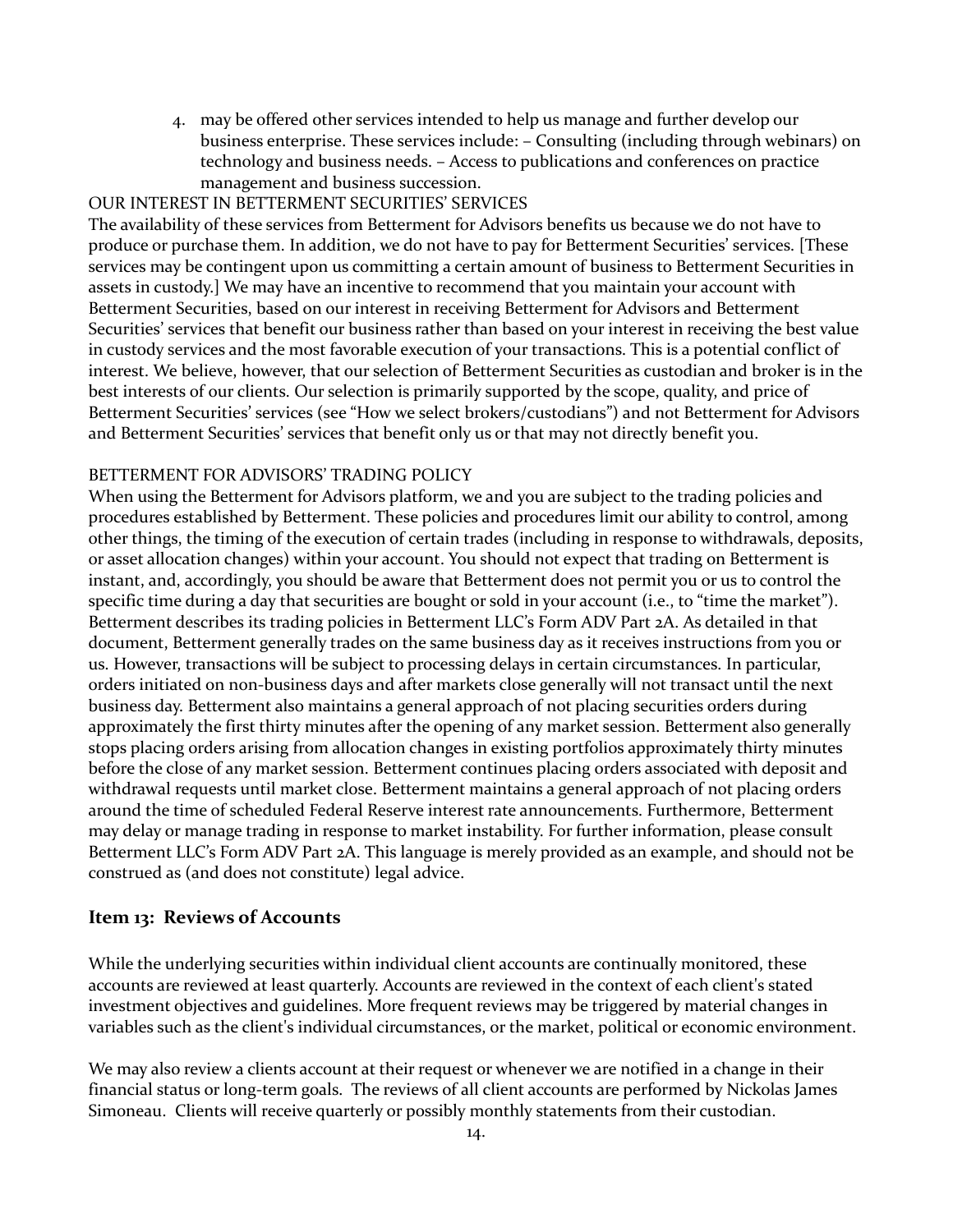In addition, Irontree provides all their clients with an online client portal through which they may view their account holdings, review client invoices, analyze account performance as well as manage important client documents. This service is provided at no extra expense to the client.

# **Item 14: Client Referrals and other Compensation**

It is Irontree 's policy not to engage solicitors or to pay related or non-related persons for referring potential clients to our firm. It is our Firm's policy not to accept or allow our related persons to accept any form of compensation, including cash, sales awards or other prizes, from a non-client in conjunction with the advisory services we provide to our clients.

Irontree does allow Nickolas Simoneau to receive commissions for insurance related products as placed during the regular course of business; this arrangement is fully disclosed to clients prior to and at the time of sale.

# **Item 15: Custody**

**Pursuant to Rule 206(4)-2 of the Advisers Act, we are deemed to have custody of client funds because we have the authority and ability to debit our fees directly from our clients' accounts. To mitigate any potential conflicts of interests, all of our client account assets will be maintained with an independent qualified custodian.** 

Your independent custodian will directly debit your account(s) for the payment of our advisory fees as stated in your Client Agreement. This ability to deduct our advisory fees from your accounts causes our firm to exercise limited custody over your funds or securities. We do not have physical custody of any of your funds and/or securities. Your funds and securities will be held with a bank, broker-dealer, or other independent, qualified custodian. You will receive account statements from the independent, qualified custodian(s) holding your funds and securities at least quarterly. The account statements from your custodian will indicate the amount of our advisory fees deducted from your account(s) each billing period. You should carefully review account statements for accuracy.

Irontree Wealth Management uses Interactive Brokers LLC, or, through our co-advisory arrangements, Charles Schwab, TD Ameritrade, Fidelity or Betterment Securities as custodian for client assets. Clients with assets in custody elsewhere should receive at least quarterly statements from their broker dealer, bank or other qualified custodian that holds and maintains other client investment assets not managed by Irontree Wealth Management. As mentioned in Item 5, Irontree may have our management fees directly debited from clients accounts on a quarterly or monthly basis and, as such, we urge clients to carefully review such statements and compare such official custodial records to the account statements that Irontree may provide to client. Statements may vary from custodial statements based on accounting procedures, reporting dates, or valuation methodologies of certain securities.

# **Item 16: Investment Discretion**

Clients may hire us to provide discretionary asset management services, in which case we place trades in a client's account without contacting the client prior to each trade to obtain the client's permission. Our discretionary authority includes the ability to do the following without contacting the client:

- determine the security to buy or sell; and/or
- determine the amount of the security to buy or sell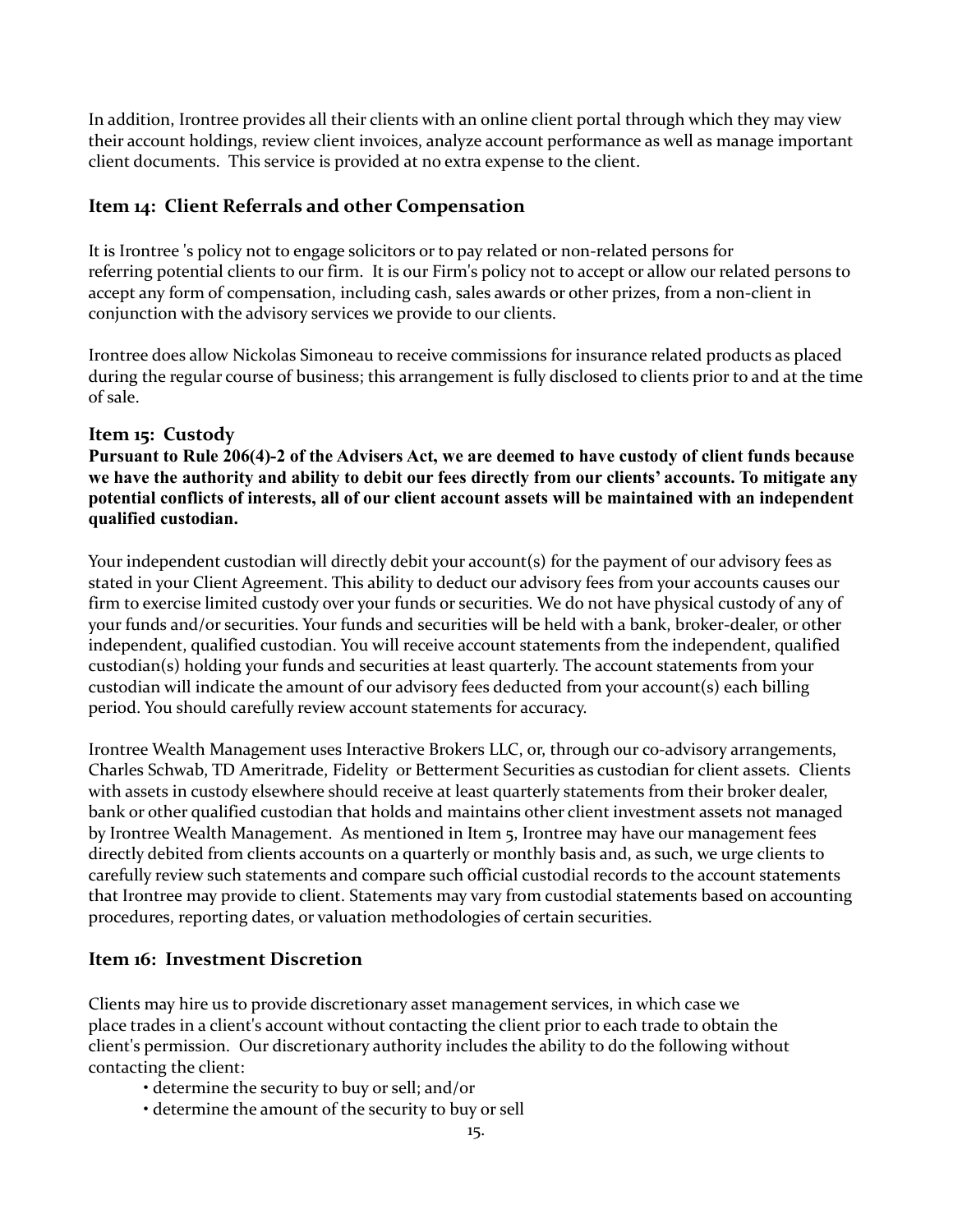Clients give us discretionary authority when they sign a discretionary agreement with our firm, and may limit this authority by giving us written instructions. Clients may also change/amend such limitations by once again providing us with written instructions.

In all cases, however, such discretion is to be exercised in a manner consistent with the goals, procedures, and specific asset allocated portfolio percentages stated in the client's signed Investment Policy Statement (IPS). Irontree is not authorized to change these instructions without a new signed Investment Policy Statement from the client.

#### **Item 17: Assets Under Management**

As of the date of this document, the following represents the amount of client assets under management by Irontree on a discretionary basis:

| <b>Type of Account</b> | Assets Under Management ("AUM") |
|------------------------|---------------------------------|
| Discretionary          | \$2,341,560,.85                 |
| Non-Discretionary      |                                 |
| Total:                 | \$2,341,560,.85                 |

#### **Item 18: Voting Client Securities**

As a matter of firm policy and practice, Irontree Wealth Management does not have any authority to and do not vote proxies on behalf of advisory clients.

Clients retain the responsibility for receiving and voting proxies for any and all securities maintained in their portfolios.

#### **Item 19: Financial Information**

Under no circumstances do we require or solicit payment of fees in excess of \$500.00 per client more than six months in advance of services rendered. Therefore, we are not required to include a financial statement with this Brochure. As an advisory firm that maintains discretionary authority for client accounts, we are also required to disclose any financial condition that is reasonably likely to impair our ability to meet our contractual obligations. Irontree has no such financial circumstances to report. Irontree has not been the subject of a bankruptcy petition at any time during the past ten years.

#### **Item 20: Requirements for State-Registered Advisers**

My name is Nickolas J. Simoneau, Chief Executive Officer and sole owner of Irontree Wealth Management, a fee-only, independent advisory firm I founded after a number of years in the financial services industry. My decision to form this firm was made many years ago, although many iterations of service offerings and business models have passed before arriving on a structure and service level that I believe works best for the client. Having graduated with a Finance Degree from Southern Illinois University, my passion for finance developed at a relatively young age. Since that time, I have earned over 15 years of experience in a broad variety of positions within the Banking and Finance fields. Having a wide range of experience including positions in financial advisory, an Assistant Vice President role of a